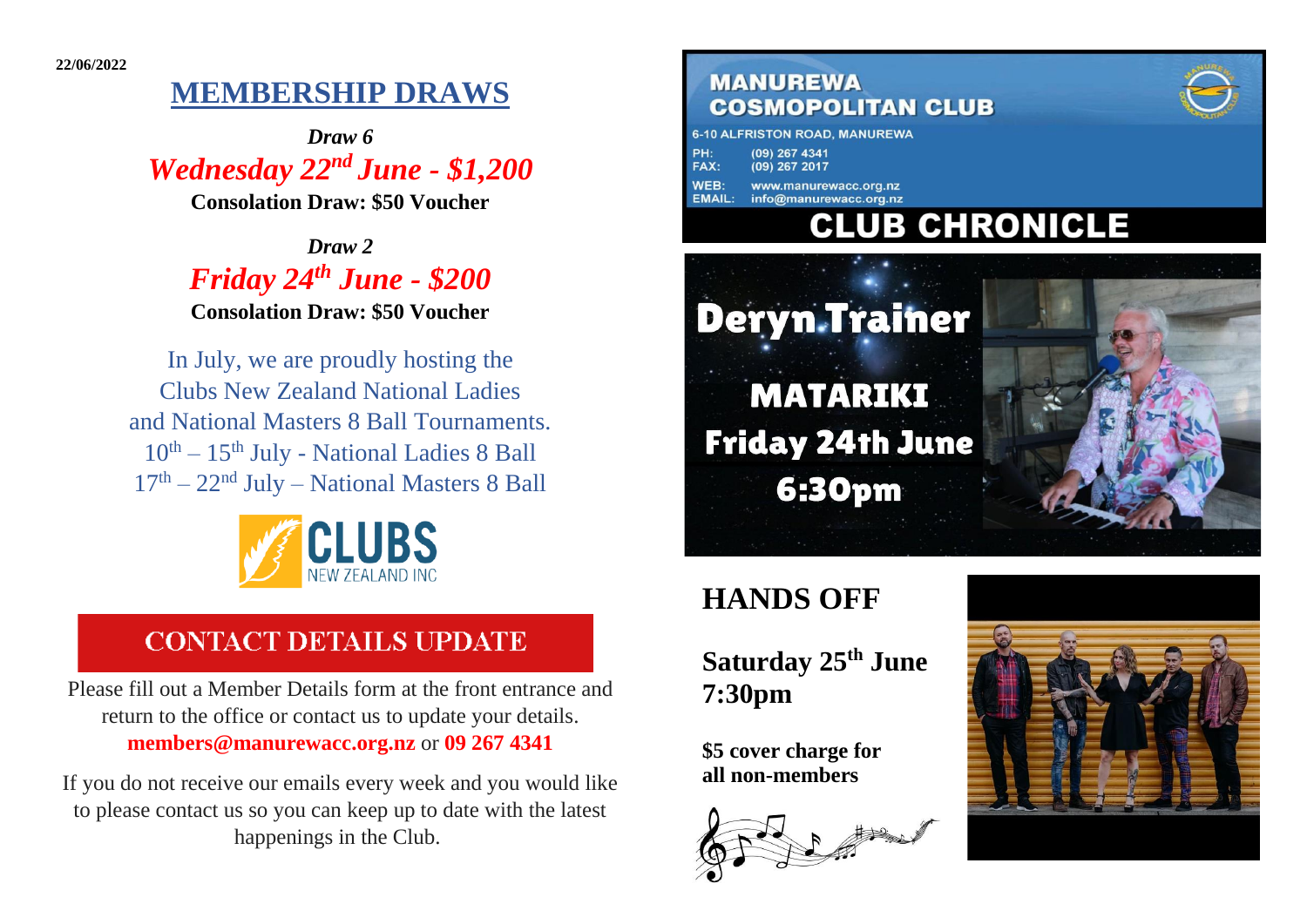#### **22/06/2022**

### *Club Calender*

| Monday 20 <sup>th</sup>    | 12:30 <sub>pm</sub><br>6:30 <sub>pm</sub><br>$7:00$ pm         | Social 500 Cards<br>Membership Draw<br>Euchre                         |
|----------------------------|----------------------------------------------------------------|-----------------------------------------------------------------------|
| Tuesday 21 <sup>st</sup>   | 10:00am<br>1:30 <sub>pm</sub><br>$6:45$ pm<br>7:00pm           | Line Dancing<br>Housie<br>Texas Holdem Poker<br>8 Ball Interclub Comp |
| Wednesday 22 <sup>nd</sup> | 10:00am<br>6:30 <sub>pm</sub><br>$7:00$ pm                     | Line Dancing<br>Membership Draw<br>Cribbage                           |
| Thursday 23rd              | $7:00$ pm<br>$7:00$ pm                                         | Quiz<br>\$100 Lotto Draw                                              |
| Friday 24 <sup>th</sup>    | 1:00 <sub>pm</sub><br>6:30 <sub>pm</sub><br>6:30 <sub>pm</sub> | <b>Poker Tournament</b><br>Deryn Trainer<br>Membership Draw           |
| Saturday 25 <sup>th</sup>  | 7:30 <sub>pm</sub>                                             | Hands Off                                                             |

**Membership subscriptions expire on the 30th June.**  COSMOPOLITAN CLUB Inc. **You need to renew your Membership through the Club office. If paying online, cards can be collected from the office or door staff.**



## **2022 NRL Tipping Competition Round 15**



**Top picks of the week: We had 13 players scoring 21pts this round, 2 players scoring 19pts and 14 players scoring 18pts.**

### **Leaderboard**

**Darkwing Duck is in the lead with 275pts. Following behind him with 270pts is Robert J, David M with 267pts, Kane Walsh with 264pts and Robert Leijh with 263pts.**

### **No picks this week. Have a great long weekend.**

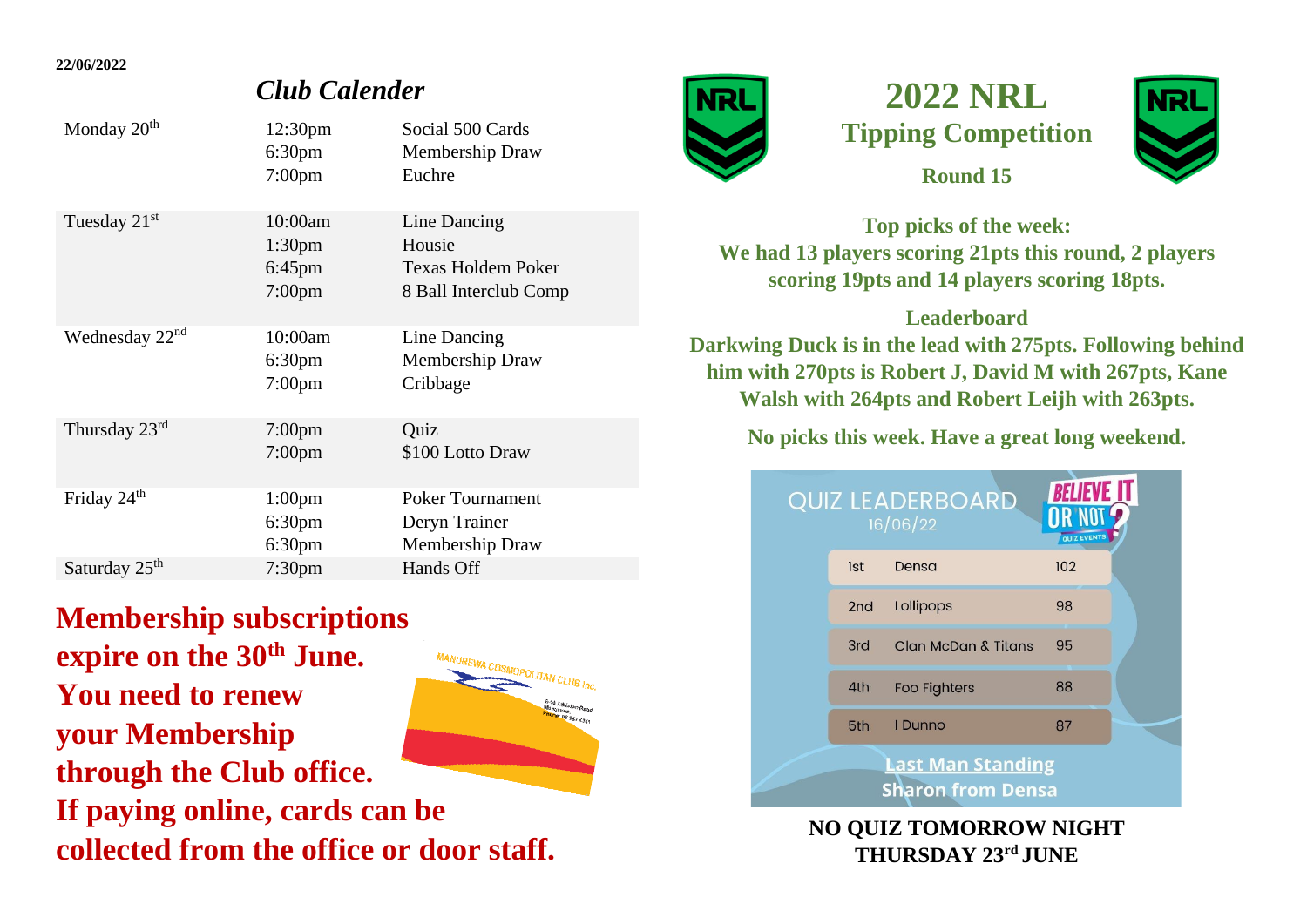#### **22/06/2022**

#### **PUNTERS**

Not a great day on the punt for our Girls and Boys. Amongst the rain and mist Ken Stanger started his holiday bank for Les Vegas. The Lucky Draw bet he placed, 'Dr Hank' x 'The Cossack' was a hot favourite combination and returned \$67.50. The good news now for next Saturday, is he places another bet with a \$40 stake, so little things can lead to bigger things? Pam Coleman completed our day with a 10/10 'Little Joe' bet. After leading down the home straight, he was nodded on the line and finished second - \$27. **Alphabet Competition:** Ten individual winning letters, made a lot of Punters happy. Pool A: Trish – Lois – Aaron 6, Nanette 5, Zelda – Nellie – Nigel – Muz –  $N_0$ 11 – Rat 4. Pool B: Peter B 9, Russell 6, Roger 5, Grant T – Raymond – Drabbs – Reg – Rod 4. Pool C: Terry – Pam 7, Murray H – Neil 6, E Scoot – TRR 5. **Te Rapa Picks - \$50**  Tea 29pts nudges out Pam 28pts. Amazing turn-a-round from last week when Tea scored 13pts and Pam 2pts. **LAST WEEK** to win the \$50 BET JUMP RESULTS: Best of the Day – Shane and Pam 40pts L/B Shane 93, Tom 92, Pam 87, Grant T – Danny 86, Steve 84, Swaley – TRR 83, Miriam 82. **NEXT WEEK:** TAURANGA **\$20 LUCKY PUNTERS:** Macca Neil George Shirley Greenbury E Scoot Terry Kemp Yvonne Kessels Swaley Mooloo Rod Buck (R) Bill Oliver (R) **\$10 ALL UP WIN:** (2 horses) Mark Warren Tom Williams Shane Drabble Frank Petersen Leon Marshall Toffee(R) **\$5 FIRST 4**: 31% Easy Bet Kevin Douglas Pat Drabble Aaron Walden Vic Rodwell **\$40 LUCKY DRAW**: Ken Stanger **\$20 LUCKY DRAW:** Zelda Mc Kinnon **TAURANGA POTY:** Our winning representative Danny Brown goes into battle this Saturday with a \$560 Betting Fund. His non de plume is 'REWA', so watch this space. Peter Burk is running the Punters Club at home.

# **CLUB ELECTION 2022** *Results*

*Congratulations to the following elected*

For the Office of President:

## **R G Leijh**

For the Office of Vice-President:

## **R G Buck**

For the Office of Board of Management:

| <b>NA Bryson</b> | <b>T C Kemp</b> |
|------------------|-----------------|
|------------------|-----------------|

**O G Newson Y Sheed**

For the Office of Appeal Committee:

- **G W Glass P G Kelly**
- **G A Massey D Montgomery**

**S J Steptoe**